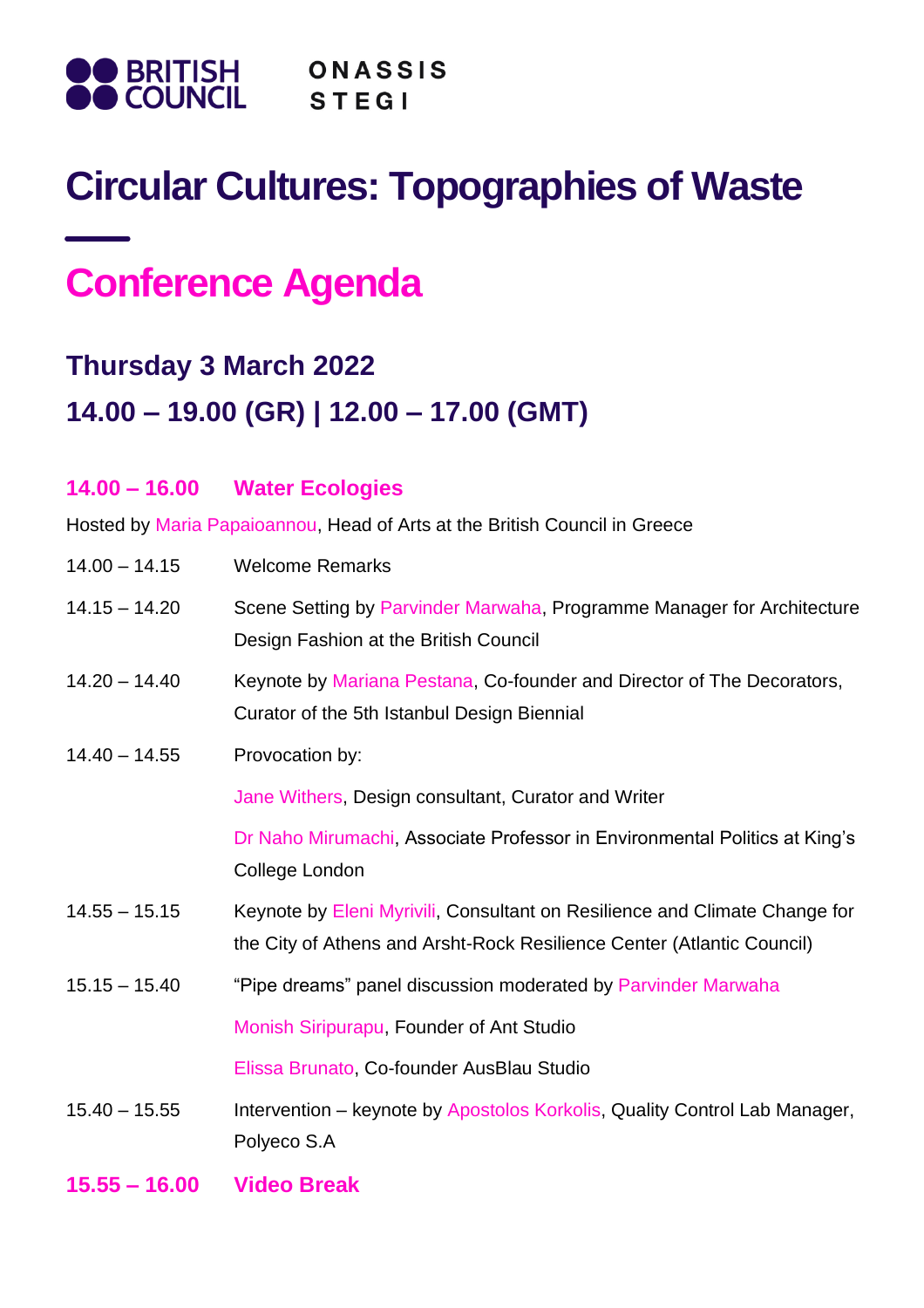### **16.00 – 17.30 Food Waste**

Hosted by Prodromos Tsiavos, Head of Digital and Innovation, Onassis Foundation

16.00 – 16.05 Scene Setting by Parvinder Marwaha 16.05 – 16.25 Keynote by Lydia Kallipoliti, Architect, Assistant Professor at The Cooper Union, New York 16.25 – 17.45 Keynote by Vicky Barboka, Food Officer, WWF Greece 17.45 – 17.20 Panel Discussion moderated by Kika Kiriakakou, Artistic Director of PCAI Vicky Barboka, Food Officer, WWF Greece Karishma Rafferty, Festival Programmer at Kew Gardens Katerina Zachou, Associate Curator, Biennale of Western Balkans 17.20 – 17.30 Intervention by Christos Carras, Executive Director, Onassis Stegi **17.30 – 17.35 Break 17.35 – 18.50 Circular By Design** Hosted by Seth and Akil Scaffe Smith, Directors of RESOLVE Collective Designers in dialogue: Christiana Vardakou, Textile Designer Eva Grigoriadou, Head of Research and Educational Programmes, Urbana Mara Angelidou, Director, InCommOn Imandeep Kaur, Co-founder and Director of Civic Square Joel De Mowbray and Morgan Da Silva, Directors at Yes Make Alix Bizet, Material Researcher, Designer and Educator **18.50 – 19.00 Thank you notes**

*Working language of all sessions is English with simultaneous interpretation in Greek.*